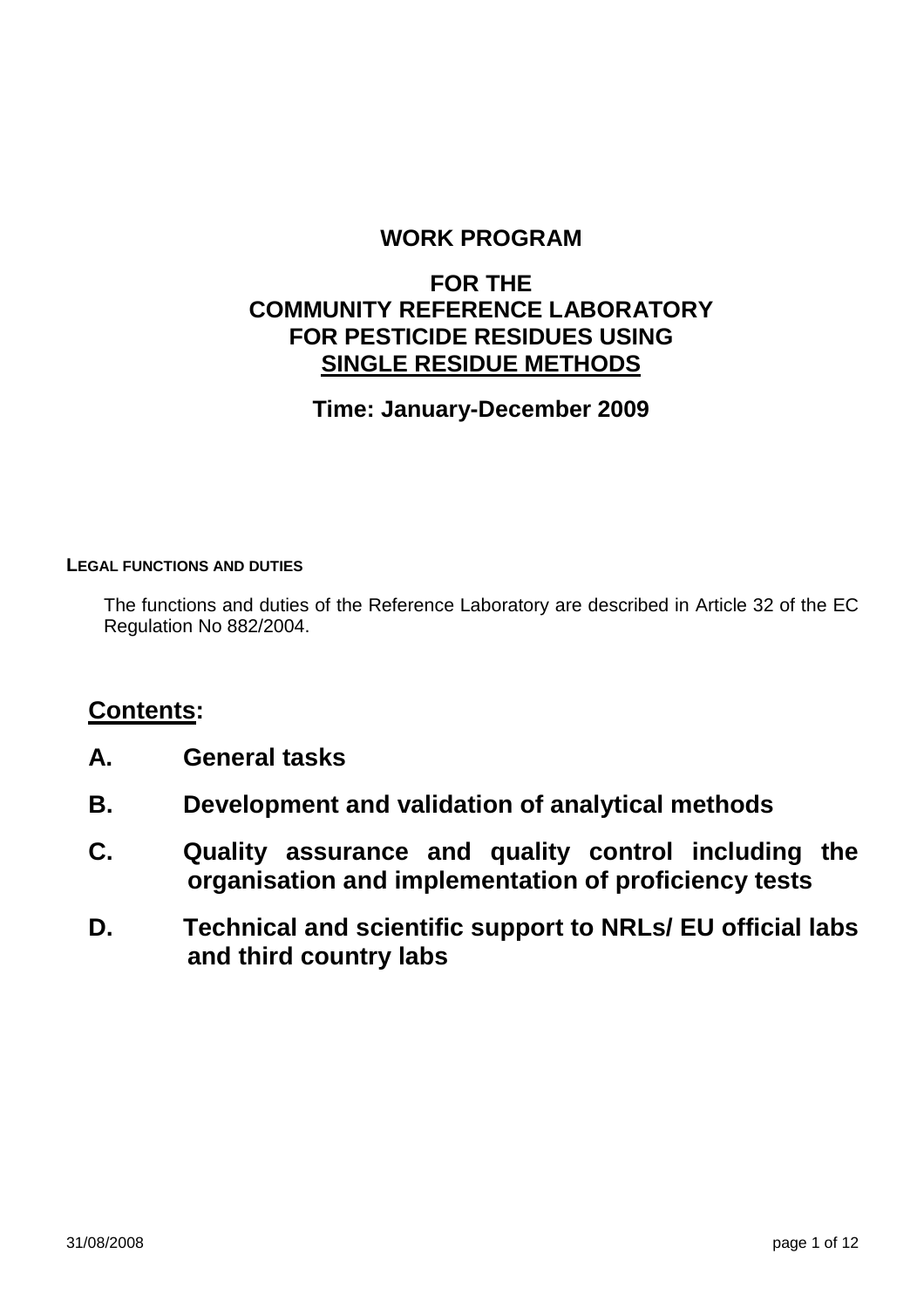## **A. General Tasks**

#### A.1 **CRL meetings for coordination, planning and evaluation of activities**

**Tasks:** Missions will be carried out to participate at inter-CRL-meetings; aiming at planning, coordinating, evaluating or conducting CRL activities such as work programs, proficiency tests (PTs), method validations, internet portal design etc. Date and place of these meetings will be decided later. Meetings in presence of the CRL- and PT-advisory group will be organized by the CRL for fruits and vegetables (CRL-FV).

#### A.2 **Technical and scientific support to the Commission and other CRL-related communication with the Commission**

**Tasks:** The CRL-SRM (having a lot of experience in designing targeted, information-based sample testing schemes) could decisively contribute to the Commission's efforts to draft a meaningful coordinated monitoring plan. Other scientific opinions will be drafted by the CRL upon request by the Commission. Missions to meetings in Brussels or elsewhere will be carried out if requested by the Commission.

## A.3 **Compilation of financial and technical reports**

**Tasks:** The annual technical and financial reports for 2008 will be drafted and submitted to the Commission report by the end of March 2009. Reports of other relevant activities will be drafted as required.

### A.4 **Preparation of work program and provisional budget for following year**

**Tasks:** The work program for the year 2010 will be drafted and submitted to the Commission by the end of August 2009

#### A.5 **Co-operation with international organizations as agreed with the Commission**

**Tasks:** One mission for one person for participation in the Codex Committee meeting on Pesticide Residues in Beijing, China.

Other missions will be carried out as agreed with the Commission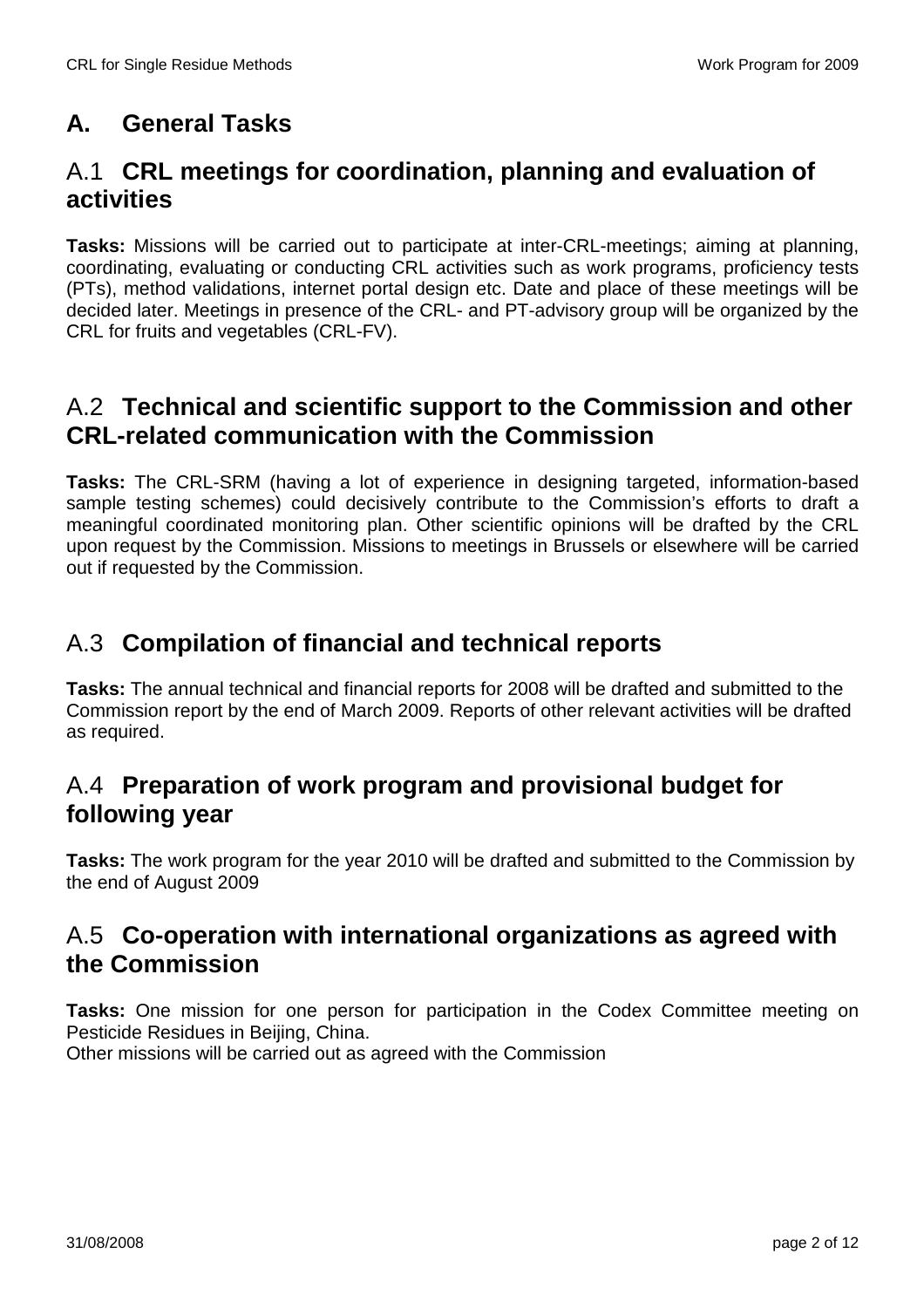# A.6 **CRL-Web-Service (Horizontal Task)**

#### **Background:**

Among the duties of the CRLs is the creation of a laboratory Network and the coordination of the information flow within it. With this in mind the CRL-SRM has developed an internet-based platform (**CRL-Web-Service**) to facilitate the collection and timely dissemination of information, increase transparency and strengthen the Network between CRLs, NRLs and official laboratories.

The **CRL-Web-Service** mainly consists of the following elements:

- 1) a password protected **Document Management and Communication Module** based on the **CIRCA** system, which should be directed only to the network members;
- 2) a **CRL-Web-Portal** containing, among others, basic introductory information about the CRLs, news and announcements as well as links to the **individual CRL-websites**; and
- 3) a gradually expandable "**CRL Data-Pool**" containing various databases with information of practical use for pesticide residue analysts.

In order to assess the needs and expectations of the various laboratories as regards the information to be included in the CRL-Web-Service, a survey has been performed (**CRL-Survey**) the results of which have been taken into consideration in the construction of the CRL-Web-Service.

The Principle Structure of the CRL-Web-Service is shown in the figure below:



**Tasks:** see below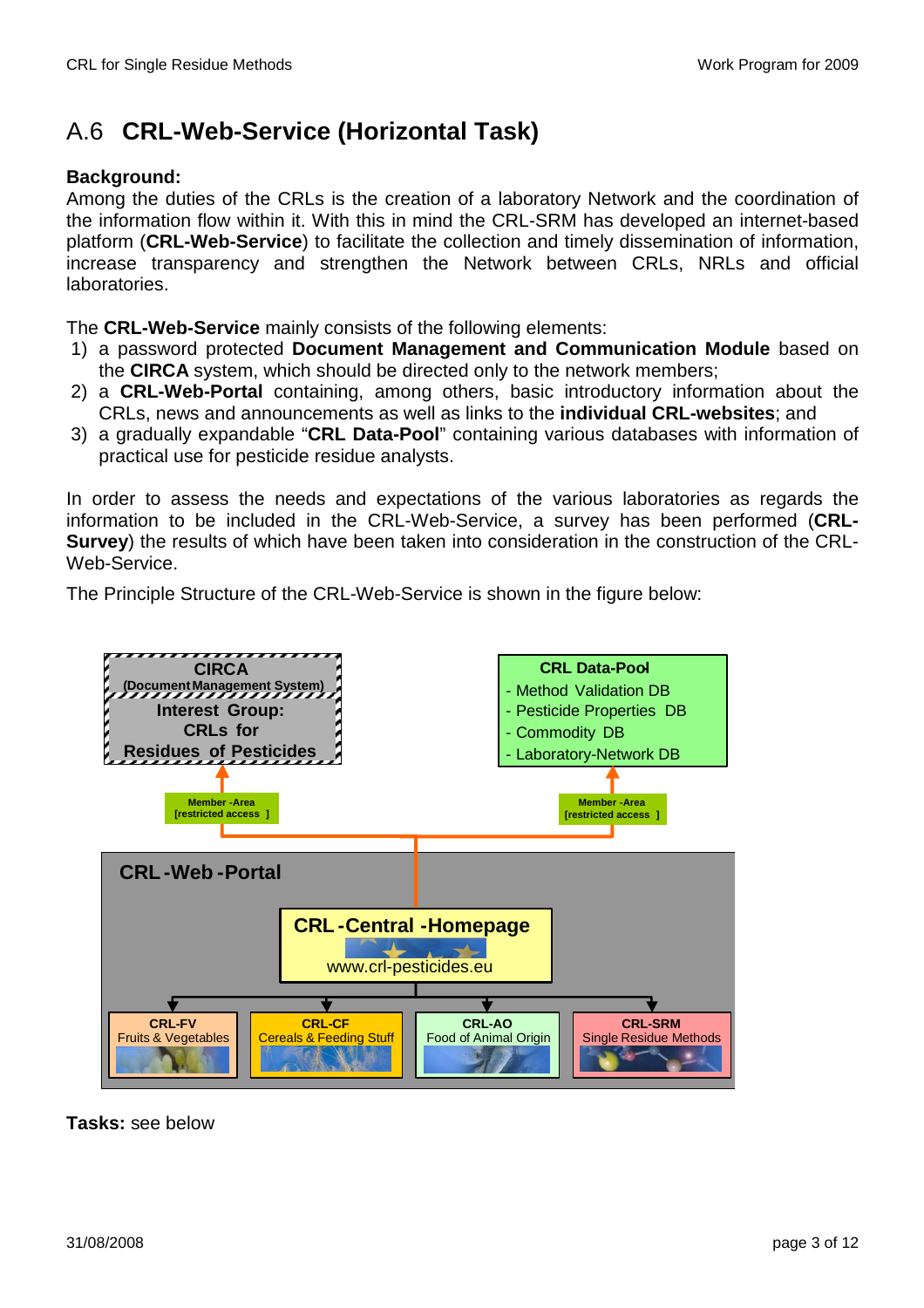## A.6.1 **CRL-Web-Portal, upgrading and maintenance**

The Internet Portal of the four pesticide CRLs (www.crl-pesticides.eu) has been in operation since 2007. It aims to facilitate dissipation of information from CRL to NRLs and official laboratories in a transparent way. Several improvements and extensions have been introduced in 2008.

**Task:** In 2009 the portal and the individual web-sites of the CRLs will be further expanded and gradually filled with valuable information. Still missing features will be gradually programmed according to the needs of the CRLs and the Network. The strategy to be followed should be discussed and aligned at the inter-CRL-meetings in close consultation with the COM.

### A.6.2 **CRL Data-Pool**

A "**CRL Data-Pool**" entailing numerous databases with information of practical interest to the laboratories within the Network has been installed and expanded within the frame of the previous work programs (www.crl-pesticides-datapool.eu). This data-pool will be gradually expanded. The Table 1 gives an overview of the databases

| Database/Tool                                             | Drafting of<br>a plan | Programming of<br>base structure | <b>Structural</b><br><i>improvements</i> | <b>Collection of data</b> |
|-----------------------------------------------------------|-----------------------|----------------------------------|------------------------------------------|---------------------------|
| A.6.2.1<br><b>Method Validation DB</b>                    | Done                  | Done                             | Ongoing                                  | Ongoing                   |
| A.6.2.2<br><b>Methods DB</b>                              | 2009                  | 2009                             | $2010 -$                                 | 2009-                     |
| A.6.2.3<br><b>Pesticides DB</b>                           | Done                  | Done                             | Ongoing                                  | Ongoing                   |
| A.6.6.3.1<br><b>Stability of Standards DB</b>             | 2009                  | 2010                             | $2011 -$                                 | 2009-                     |
| A. 6.6.3.2<br><b>Check your Scope Tool</b>                | 2009                  | 2009                             | 2010                                     |                           |
| A.6.2.4<br><b>Commodities DB</b>                          | Done                  | In progress<br>2008              | 2009-                                    | Ongoing                   |
| A.6.2.5<br><b>Laboratory- Network DB</b>                  | Done                  | In progress<br>2008              | 2009-                                    | Ongoing                   |
| A.7.1<br><b>CRL-Survey Data</b><br><b>Collection Tool</b> | 2009                  | 2009                             | $2010 -$                                 | 2009/2010                 |
| A.6.2.5<br><b>PT-Archive DB</b>                           | 2009                  | 2009                             | 2010-                                    | 2009-                     |

**Tasks:** see sub-topics below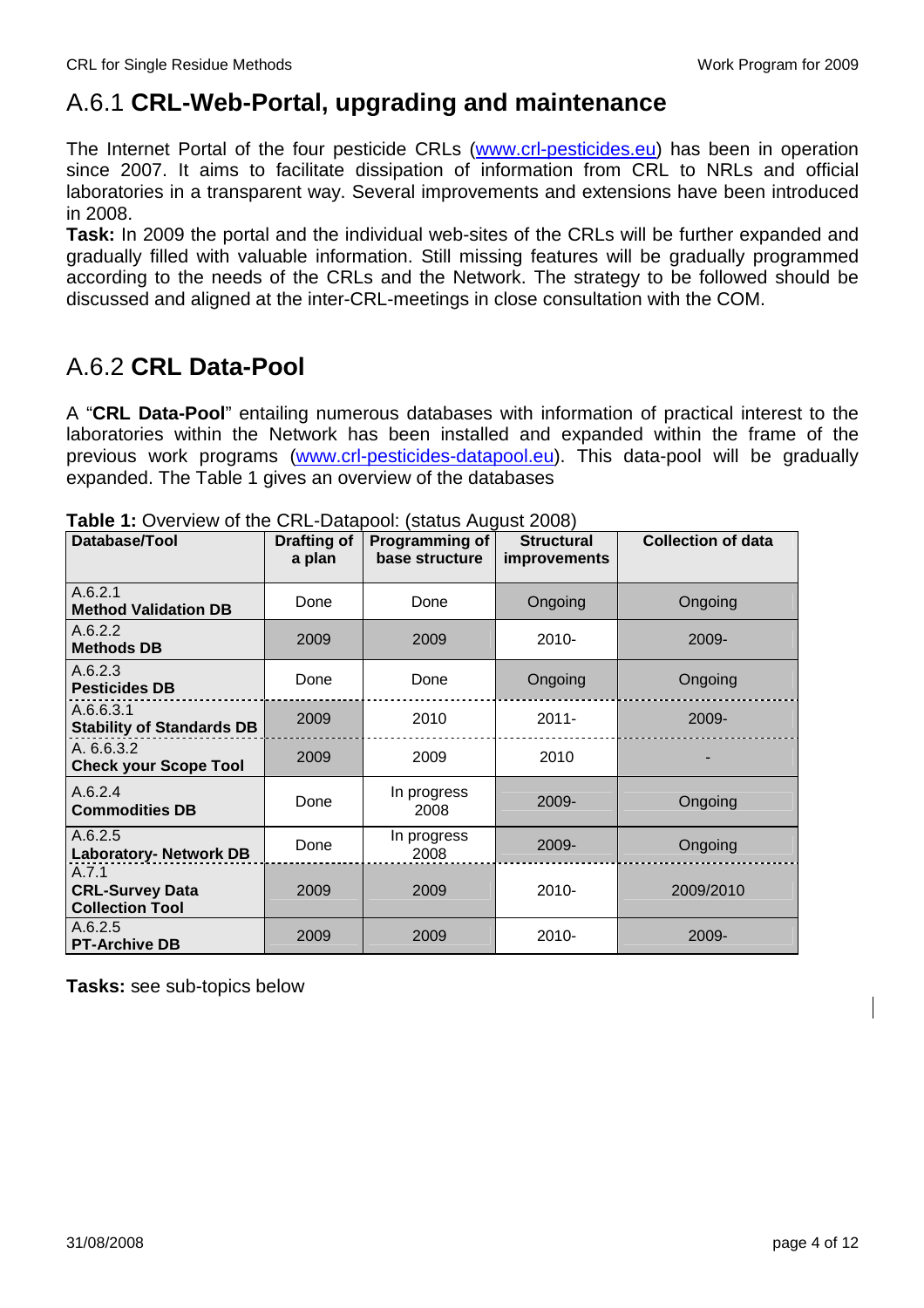#### A.6.2.1 **Method Validation DB, upgrading and maintenance**

**Background:** With method validation being compulsory for accreditation purposes, numerous validation experiments are being performed by various laboratories to evaluate analytical procedures as to whether they can meet the specified criteria. The **"CRL-Method Validation Database**" has been developed to allow a systematic collection of this great amount of data produced within the frame of intra- and inter-laboratory validation experiments. Online search tools allowing customized filtering and sorting of the data give laboratories the possibility to better assess the suitability of analytical methods for the analysis of various pesticidecommodity combinations. The potential of this website has already been recognized by Codex that has prompted the member countries to contribute to the database. Two recently published CEN standards refer to the method validation database of the CRL for updated information concerning validation data.

**Task:** In 2009 the database and its data retrieval tools will be further upgraded to accommodate specific user needs. Furthermore, data should be collected from NRLs and other laboratories and included into the database to expand the volume of data.

### A.6.2.2 **Methods DB**

**Background:** With the creation of the method validation database (6.2.1) the laboratories were provided with the ability to store the results of their method validation experiments in a database. Important for the labs is furthermore the availability of data concerning the methodology of single and multiresidue procedures. Such data are intended to be stored in the "**Methods Database"** that should also provide reference to the source of information as well as links to online documents (e.g. the list of methods collected by the FAO/IAEA) and where applicable be interlinked with the method validation database.

**Task:** In 2009 the database will be designed and programmed in its base structure

## A.6.2.3 **Pesticide DB, upgrading and maintenance**

**Background:** Pesticide residue analysts have to deal with a vast number of different pesticides and metabolites. With each pesticide behaving differently it is difficult for the analysts to maintain an overview of the situation. A differentiated and detailed knowledge of the properties of the different pesticides is necessary for understanding and predicting their behavior during analysis and thus essential when it comes to making the right decisions in method development, method validation and routine analysis. Several sources of information about the properties of pesticides already exist in literature as well as the internet, however their practical usefulness for pesticide residue analysts is limited. A main problem is that existing information is dispersed among countless sources. This not only makes the information extremely difficult to systematically retrieve, but it also does not support the formation of a global overview, which is essential for strategic planning.

The **"Pesticides Database"** aims at providing pesticide residue analysts with valuable pesticide-related information within a single platform in order to help them save time and improve the design of efficient analytical strategies.

In addition to the information collected from various sources the database will also contain useful experimental information generated by applying appropriate tests to systematically study the behavior of pesticides during the various critical stages of analysis such as sample comminution, extraction/partitioning, cleanup, storage of extracts and standards, chromatography and detection.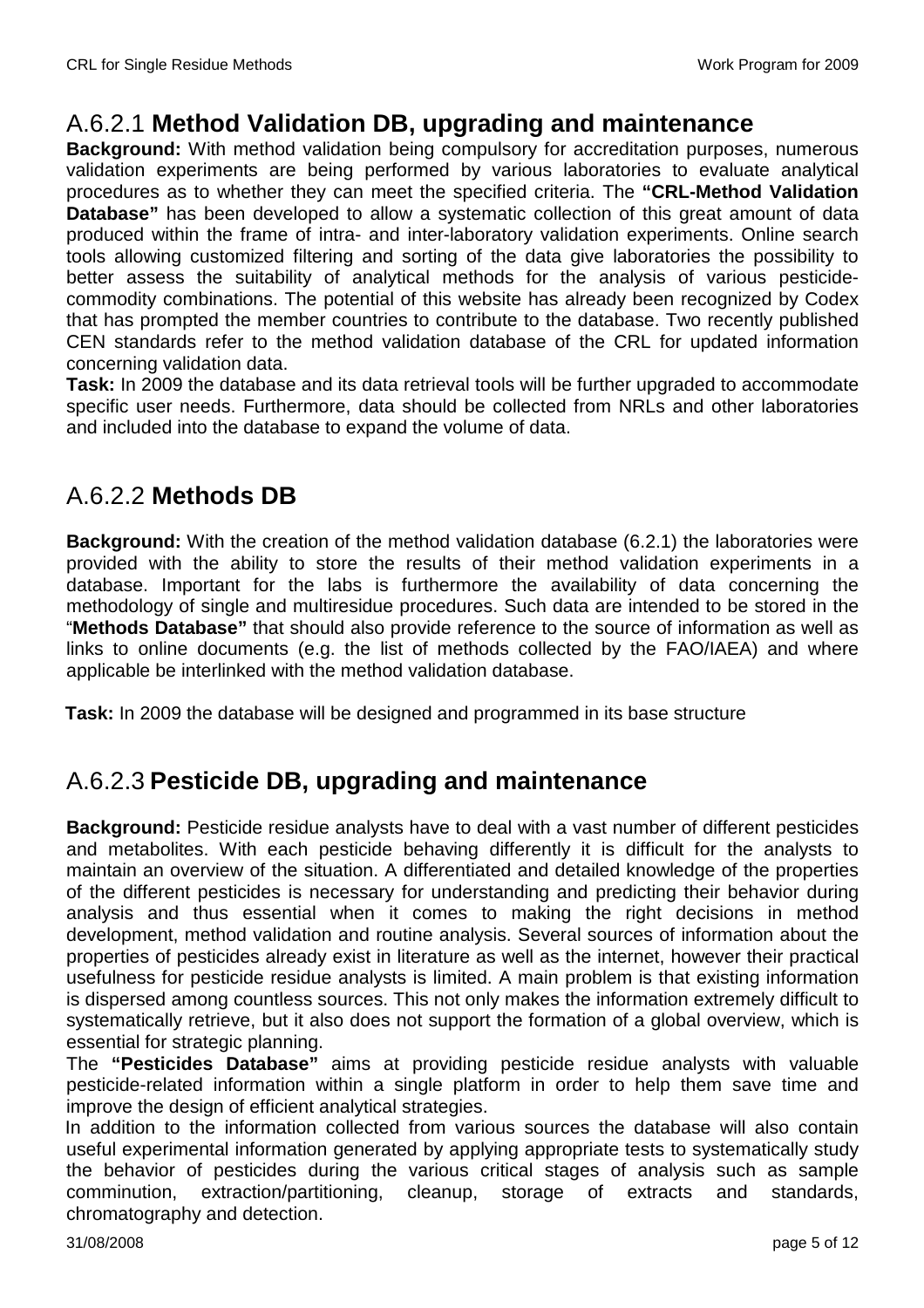The data collected should allow to predict the analytical behavior of pesticides during analysis and to classify pesticides into categories (profiling), thus allowing the selection of representative pesticides based on scientifically sound evaluations. The selection of representative pesticides is important when it comes to simplifying validation procedures. The data generated should furthermore help to pinpoint the potential critical points in the analysis of pesticides, facilitate targeted method development and finally allow the classification of pesticides as multiresidue or single residue compounds.

**Task:** In 2009 the focus will be in improving the existing "Pesticide Properties Database" and in the collection of data both from various sources as well as from experiments performed by the CRL-SRM. The priority should lay on new pesticides as well as on pesticides with high analytical relevance (e.g. because of frequent usage in agriculture, high toxicity or inclusion in community monitoring programs).

The laboratory tests should be such to enable the identification of potential sources responsible for losses of the individual pesticides such as unfavorable partitioning and adsorption phenomena, as well as the exposure to certain conditions (e.g. extreme pH-values, temperature, light, air, enzymes etc). Information necessary for the chromatographic analysis and detection of pesticides such as mass spectra, chromatographic behavior information, and detection sensitivities achieved with various commonly used instruments will also be generated and collected. Pesticide recovery tests using common multiresidue procedures are also part of this scheme.

#### A.6.2.3.1 **Pesticide Stability DB, design**

A major source of errors in pesticide residue analysis is the degradation of standards in stock solutions, working solutions (e.g. mixtures), as well as in extracts. Quality Control protocols always require from laboratories to take the necessary measures in order to make sure that this source of errors remains insignificant. As a result many laboratories continuously check the stability of their standards. However, due to the high costs and lots of labor involved many laboratories are not in the position to do this control as required by the AQC-protocols. A common database, where information about the stability of pesticides can be stored is thus of high value and would help to exploit the existing synergy potential in this area.

**Task:** In 2009 the structure of database will be designed in order to be programmed in 2010

### A.6.2.3.2 "**Check Your Scope" - Tool for the optimization of the pesticide scope targeted by laboratories**

**Background:** Regulation 396/2005 states that Member States shall establish multi-annual national control programmes for pesticide residues based on risk and they shall update them every year. Risk-based analytical strategies are not only requested by regulation but are also indicated by common sense as they contribute to a more efficient control. Within the aim of optimizing and improving the scope of the EU-coordinated control program the CRL-SRM has developed a pesticides ranking list based on a points system which takes into account various aspects indicating the relevance of pesticides such as toxicology, residue findings in food samples and pesticide use in agriculture.

31/08/2008 page 6 of 12 By comparing their own pesticide scope with this ranking list laboratories will be able to detect gaps and gain the ability to thoughtfully expand and adjust their analyte scope. In order to encourage and facilitate this venture, an online tool will be programmed where the laboratories can indicate their current scope of pesticides in order to receive back a list with pesticides of high relevance that they do not cover. Appropriate filters regarding analytical equipment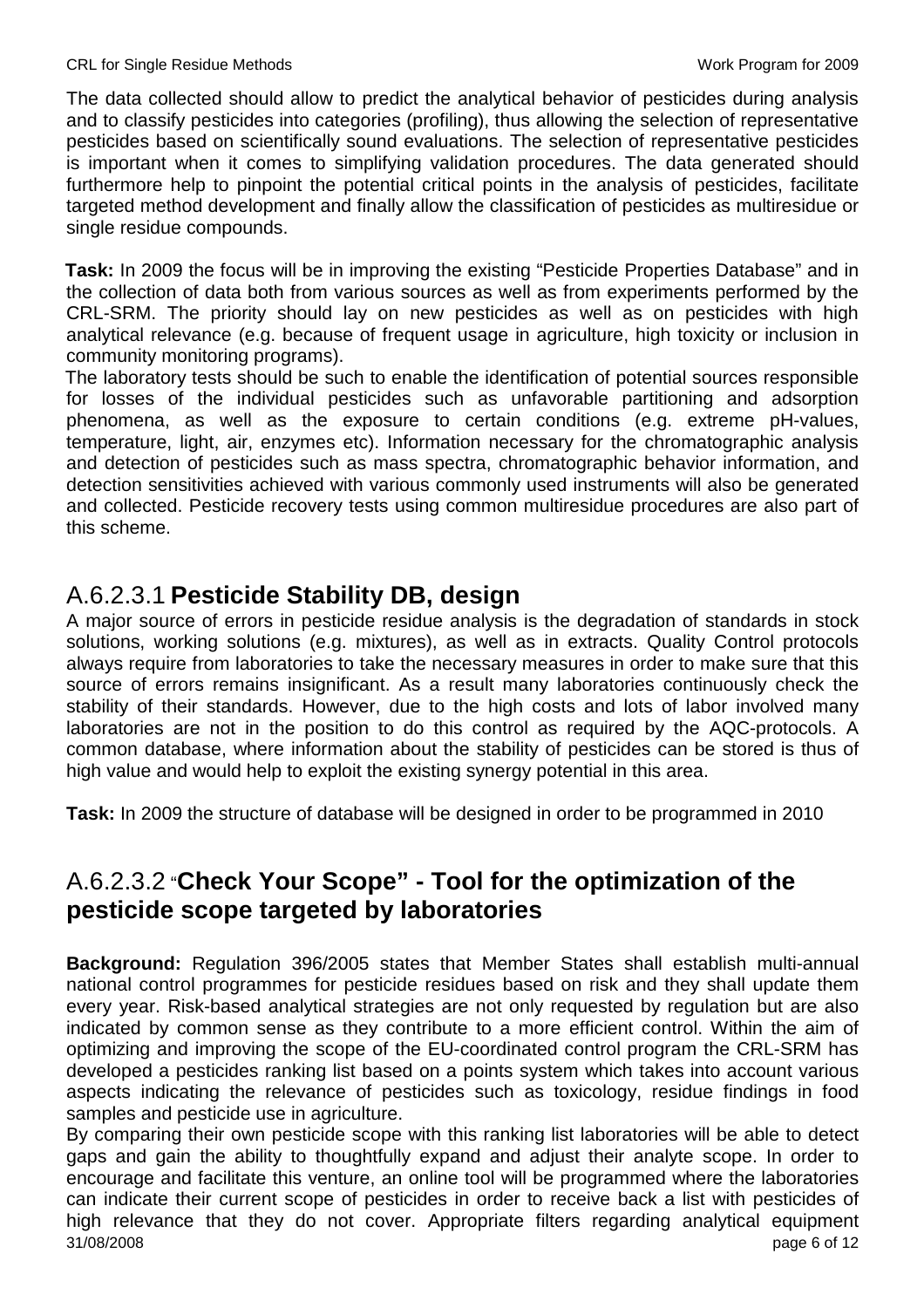available should allow the refinement of queries. At a future stage it is intended to generate customized ranking lists based on criteria/filters selected by the users (e.g. commodity type and sample origin).

**Task:** In 2009 a base structure of this tool will be programmed and made available on-line

#### A.6.2.4 **Commodity DB, upgrading and maintenance**

**Background:** Pesticide residue analysts have to deal with a vast number of different commodities. With each commodity having a different influence on analysis it is difficult to maintain an overview of the situation. A differentiated and detailed knowledge of the properties of the different commodities is paramount for the understanding of their behavior during analysis and helps the analyst to make the right decisions in method development, method validation and routine analysis. Several sources of information about the properties and the composition of commodities already exist in literature as well as the internet, however their practical use for pesticide residue analysts is limited. A main problem is that the information provided is dispersed among countless sources. This not only makes the information extremely difficult to systematically retrieve, but it also does not support the formation of a global overview, which is very valuable in strategic decision-making.

The **Commodity Database** that is currently being constructed should allow a systematic collection of commodity-related information that is useful for pesticide residue analysts. In addition to the information collected from various sources the database should also contain useful information generated by the CRL-SRM by applying a number of simple experiments designed to elucidate the behavior of the various commodities and their components during the various stages of pesticide residue analysis and their influence on analysis. In the future, these experiments may entail the measurement of the matrix load in the extracts before and after cleanup, the influence of matrix on pesticide degradation, the responsiveness of matrix components to various common cleanup approaches, and the study of interferences in measurement including matrix effects.

The data collected should allow to predict the potential influence of commodities on the analysis of pesticides and furthermore give the possibility to classify the commodities into categories (profiling), thus allowing the selection of representative commodities based on a scientifically sound evaluation. The selection of representative commodities is important when it comes to rationalize validation procedures.

Having all (the collected and generated) information in a single platform will help residue analysts to get a better overview of the various commodity types and help them in solving analytical problems. The base structure of the "**Commodity Database**" is being constructed within 2008.

In combination with the Pesticide DB, this database will form a highly valuable tool for pesticide residue analysts providing them with a convenient and efficient access to information needed for proper decision-making.

**Task:** In 2009 the database will be improved and fed with information gathered from various sources as well as with experimentally generated data.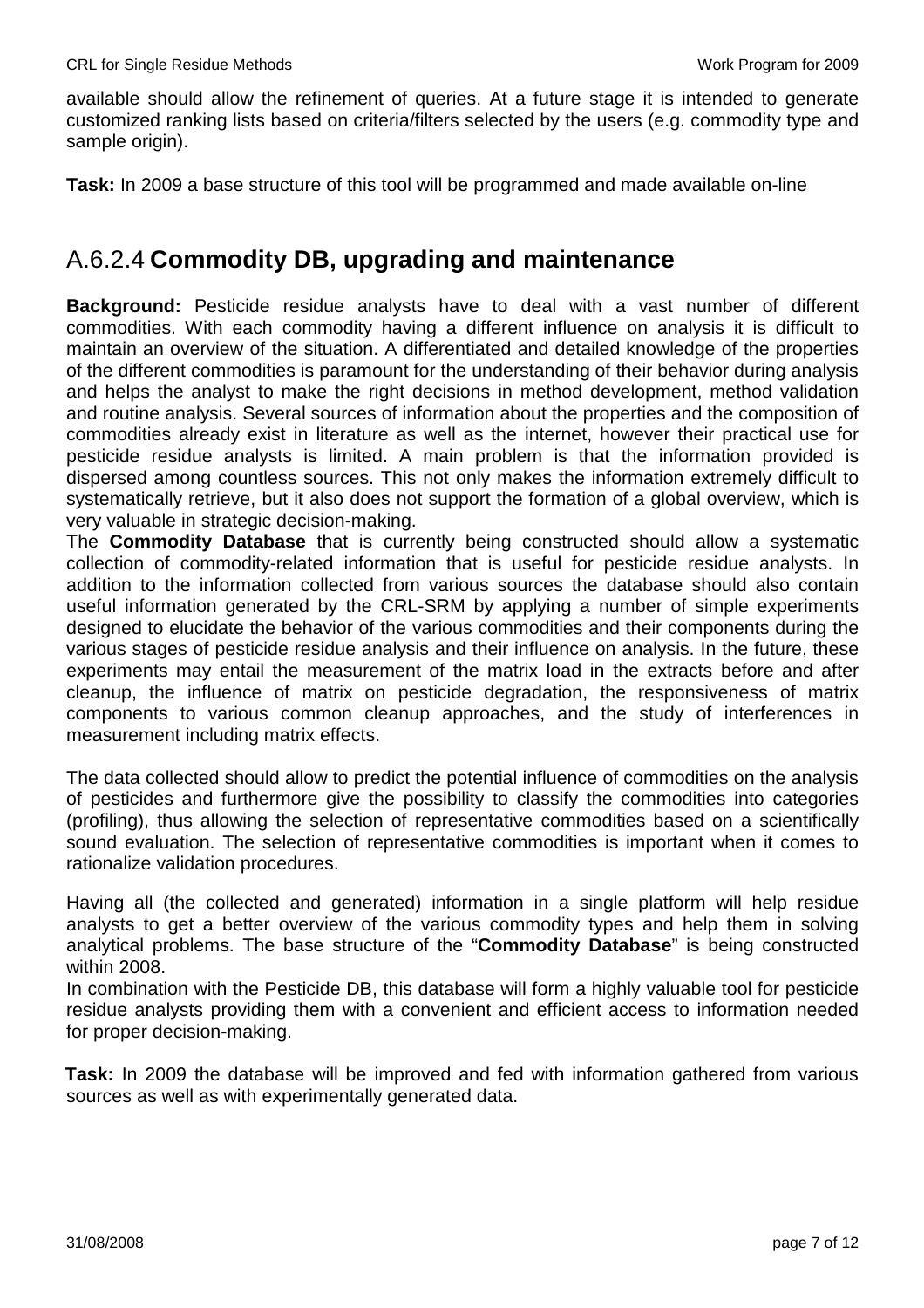#### A.6.2.5 **Laboratory-Network-DB, upgrading and maintenance**

**Background:** A **"Laboratory-Network-Database"**, with information about all laboratories within the CRL-NRL-Official Laboratories network is currently under construction. The information stored may entail lab-specific information such as address, lab-functions/fields of work and corresponding contact persons, instrumentation available, interest for collaborations etc. The laboratories will have the opportunity to submit their data online using a template profile-form. The database will allow customized online searches to quickly select/filter specific laboratories having common profiles (e.g. NRLs or official laboratories dealing with the same commodity group etc.).

**Task:** In 2009 the database will be considerably upgraded and fed with laboratory data

#### A.6.2.6 **PT-Archive Database, design and programming of base structure**

**Background:** Among the duties of the CRLs is to improve the performance of the official laboratories within the network (in particular the NRLs). Among the tools used to evaluate the performance of the laboratories is the conduction of proficiency tests. Currently 3-5 proficiency tests are performed annually by the CRLs with lot's of data being generated every year. The evaluation of the laboratory performance over the years is difficult not only because of this great amount of data incurred but also because of the stipulated coding policy. The creation of a database for the systematic collection of all PT-data will improve the overview and help to evaluate the overall performance of laboratories. With the help of appropriate filters and sorting options the database should allow customized PT-, laboratory- or pesticide-specific searches on-line.

**Task:** In 2009 the database will be designed in collaboration with the CRL for Fruits and Vegetables and its base structure will be programmed. Data from the previous proficiency tests run by the CRLs will be collected.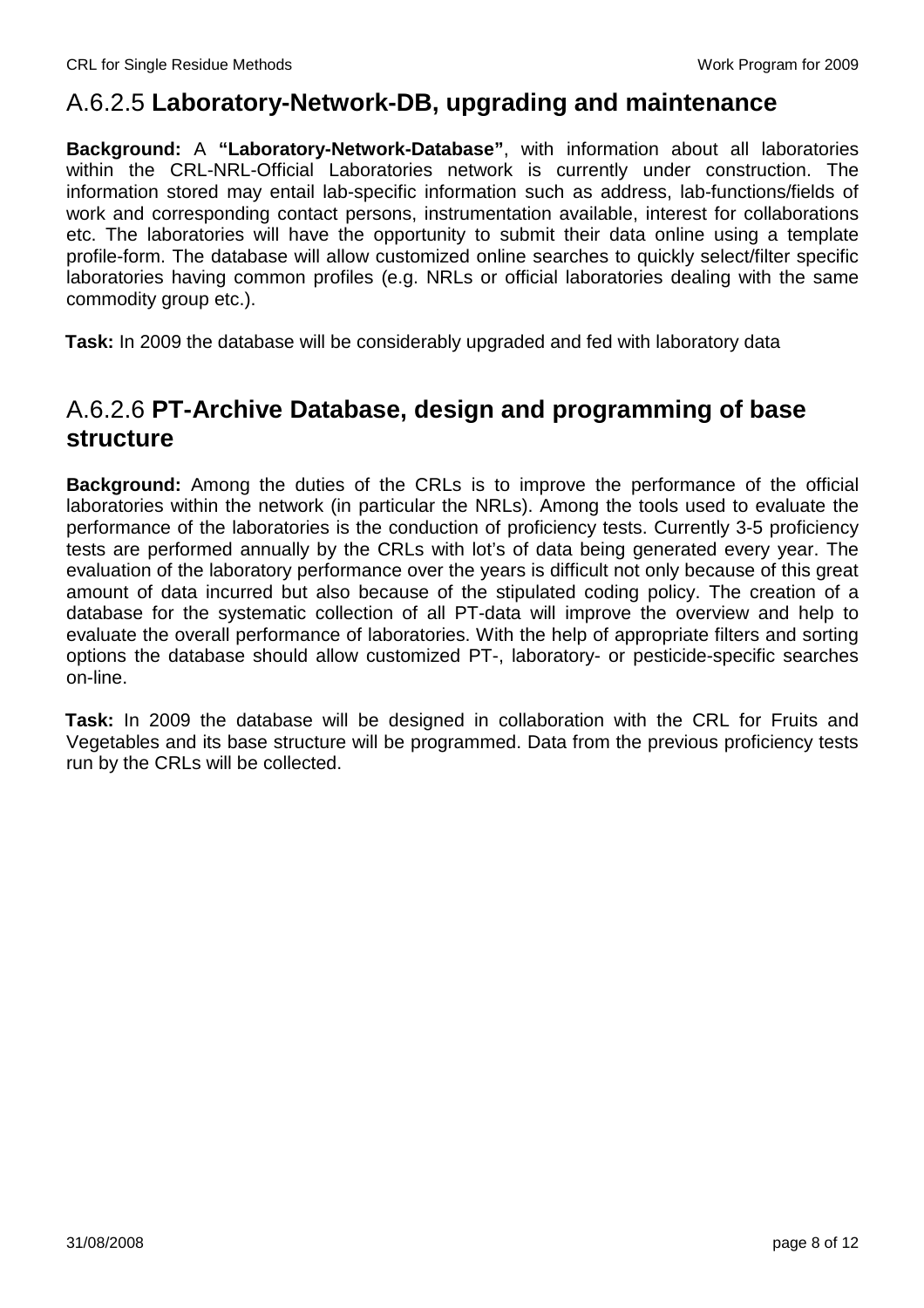## **B. Development and Validation of Analytical Methods**

#### B.1 **Interlaboratory Validation of a method for the simultaneous analysis of various polar pesticides**

**Background:** Multiresidue methods aim to cover pesticides of a broad polarity scope. However, there are some limitations especially towards the polar end of the scope, because polar matrix components, such as sugars and proteins, tend to negatively affect chromatography and detection. Current multiresidue procedures are thus designed to remove those interfering components during partitioning and cleanup. This however, also inevitably results in a loss of some very polar but still important pesticides. Not being amenable to multiresidue procedures, such pesticides have thus traditionally been a weak point in routine pesticide residue surveillance.

A method for the simultaneous analysis of the highly polar pesticides ethephon, glyphosate, glufosinate, maleic hydrazide and fosetyl aluminium involving a common extraction followed by different LC-MS/MS runs is currently being finalized.

#### **Tasks:**

In 2009 the finalized method will be distributed to other laboratories in order to perform an interlaboratory test in 2009. Further method development will be performed to expand the scope of the method by some additional highly polar pesticides and metabolites (e.g. paraquat, diquat, amitrole).

#### B.2 **Study of pesticides requiring modified multi-residue methods**

**Background:** Several pesticides and legally relevant metabolites are known to pose problems in analysis and are thus considered as "difficult" or non-amenable to multiresidue methods. In many cases analysis is possible following certain modifications of classical multiresidue methods. Such modifications may entail pH-adjustment, temperature control, special measurement conditions etc.

#### **Tasks:**

Studies will be performed to identify, characterize and group these types of pesticides. Modifications of the multiresidue methods will be introduced. Priority will be given to pesticides and metabolites of high relevance in agriculture or that are included in coordinated control plans of the EU. The results will be communicated to the laboratories within the network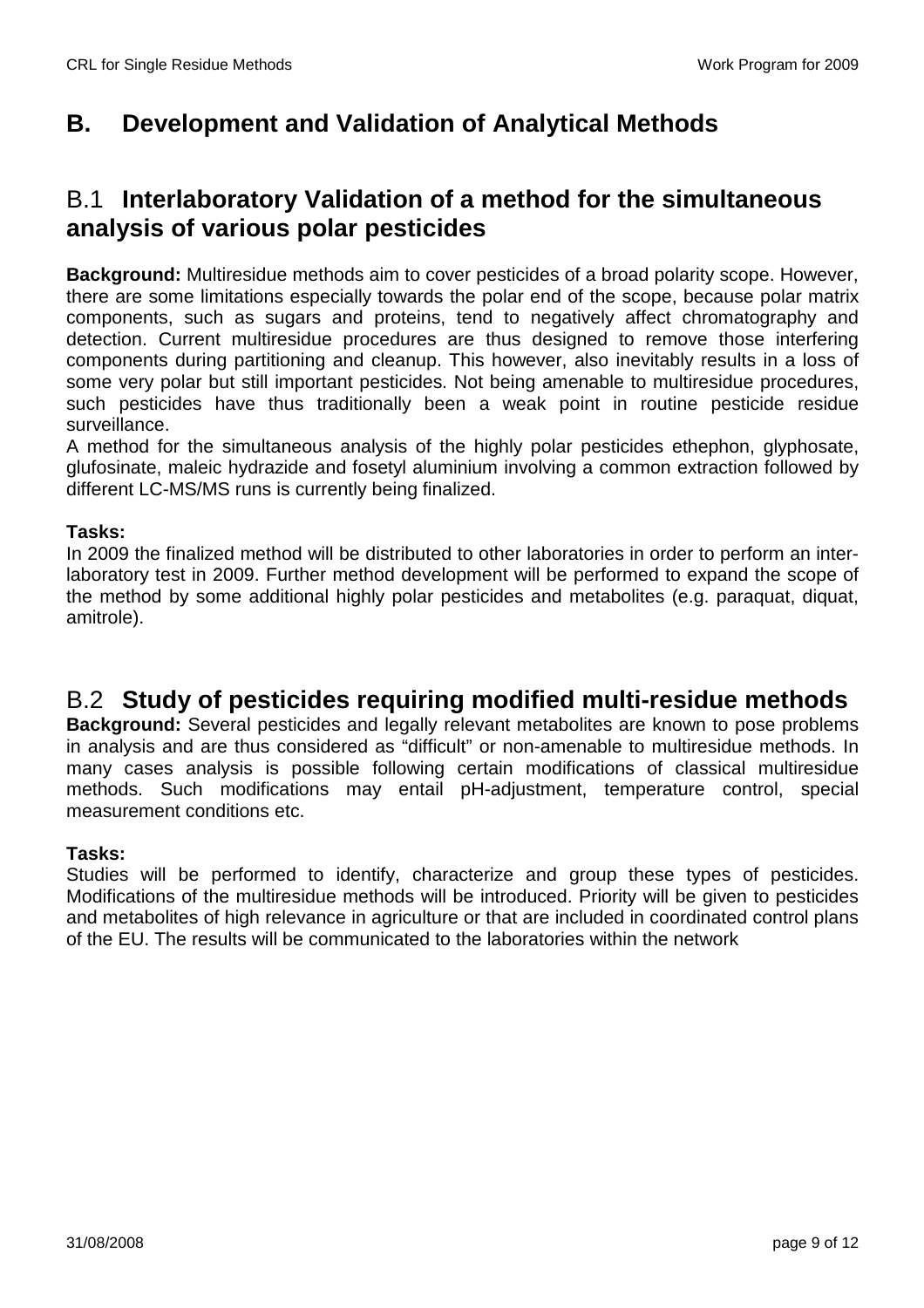#### B.3 **Examination of existing analytical procedures for dithiocarbamates in order to evaluate their practical usefulness for routine pesticide residue testing in accordance with regulatory requirements**

#### **Background**

Dithiocarbamates (DTCs) are among the pesticides most widely used in agriculture. The extreme instability of the polymeric dithiocarbamates makes their direct analysis virtually impossible. MRLs are thus traditionally referring to the common carbon disulfide moiety. This analysis involves a cleavage step followed by the analysis of the released  $CS<sub>2</sub>$ . This has been traditionally performed using a photometer, following a derivatization of the  $CS<sub>2</sub>$ . The gas chromatographic determination of the  $CS<sub>2</sub>$  following its partitioning into a non-polar solvent is an increasingly used approach. The common moiety approach does, however, not allow a differentiation of the DTCs. This may be important, however, due to differences in the toxicology and legal requirements. A recent EU-Regulation (Commission Directive 2007/57) requires the application of methods for the differentiated analysis of propineb, ziram and thiram on a case by case basis when specific quantification is required. Alternative analytical procedures for dithiocarbamates have been developed allowing the differentiated determination of the most important groups of the DTCs, i.e. the propylene-bis-dithiocarbamates (propineb) and the ethylene-bis-dithiocarbamates (maneb, mancozeb, nabam) as well as N,N-dimethyldithiocarbamates (ziram, ferbam) via their corresponding monomers.

#### **Tasks:**

The most prominent existing approaches for the analysis of dithiocarbamates will be examined and their practical usefulness will be evaluated in the light of the existing regulations and considering technical and practical feasibility aspects. A team of expert on this topic will be consulted and the results of this initiative will be distributed among the network labs.

#### B.4 **Illegal or non-authorized pesticides (pesticide misuse)**

In collaboration with the CRL for Fruit and Vegetables the CRL-SRM will work on the collection and dissemination of information about illegally used pesticides as well as the development of methods for the analysis of illegal or non-authorized pesticides.

#### **Tasks:**

1) Method development and validation:

Experiments will be performed to determine whether the pesticides concerned are amenable to multiresidue methods, modified multiresidue methods or single residue methods. In the latter two cases suitable methods will be developed and validated. The generated data will be collected and stored in the method validation database.

2) Collection of information regarding misuse-cases

Pesticide-misuse-cases will be localized by comparison of available residue data with data about the authorized uses of pesticides in Europe as well as in specific countries as far as available. Information regarding misuse-cases will be collected and distributed to the labs within the network, where indicated.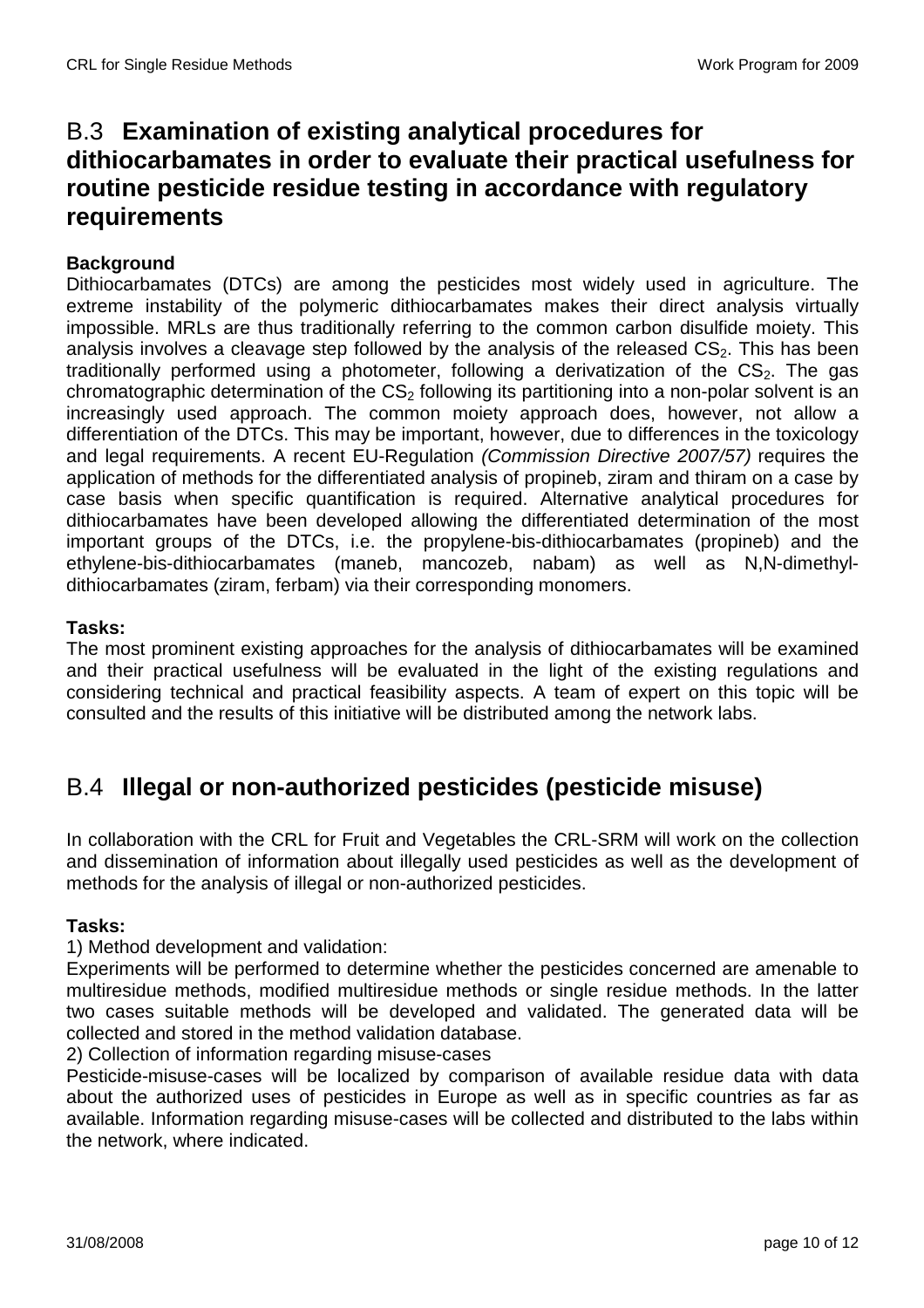# **C. Quality Assurance and Quality Control**

#### C.1 **Performance of an Interlaboratory Proficiency Test for "single residue analytes" (EUPT-C3/SRM4) together with the CRL for Cereals**

A proficiency test covering multi residue and single residue methods will be performed in collaboration with the CRL for Cereals and Feeding Stuff.

Participants will be able to receive documents and instructions through the specific section of the CRL website.

Each participant will receive a detailed electronic interim report, which will allow the laboratories to interpret their results and also to identify possible sources of procedural errors.

A final report summarizing the scope, results, data treatment and additional information of the methods used will be printed and made available to every participant laboratory.

#### **D. Technical and Scientific Support to NRLs/EU official labs and Third Country laboratories**

## D.1 **Dissemination of Information and Networking**

The dissemination of information to NRLs, EU-Official laboratories and third country laboratories is achieved via personal communication and presentations in conferences and workshops (see D.2 and D.3) as well as with the help of the CRL-Web-Portal (A. 6.2.1) and the CRL-Datapool (A. 6.2.2).

The networking activities include personal contacts including e-mail and telephone call exchange, the conduction of training workshops but also the creation of the CRL-Network-Database (A. 6.2.5).

### D.2 **Joint Training-Workshop for NRLs in Copenhagen (HORIZONTAL)**

A training-workshop will be performed in collaboration with the three other CRLs (for Fruit and Vegetables (FV), Cereals and Feeding Stuff (CF), and Animal Origin (AO)) and all corresponding NRLs will be invited to participate.

The training-workshop will cover technical aspects including hands-on training as well as lectures and discussions on analytical as well as QC aspects. Special needs and problems of the laboratories selected to participate will be considered in the design of the training program.